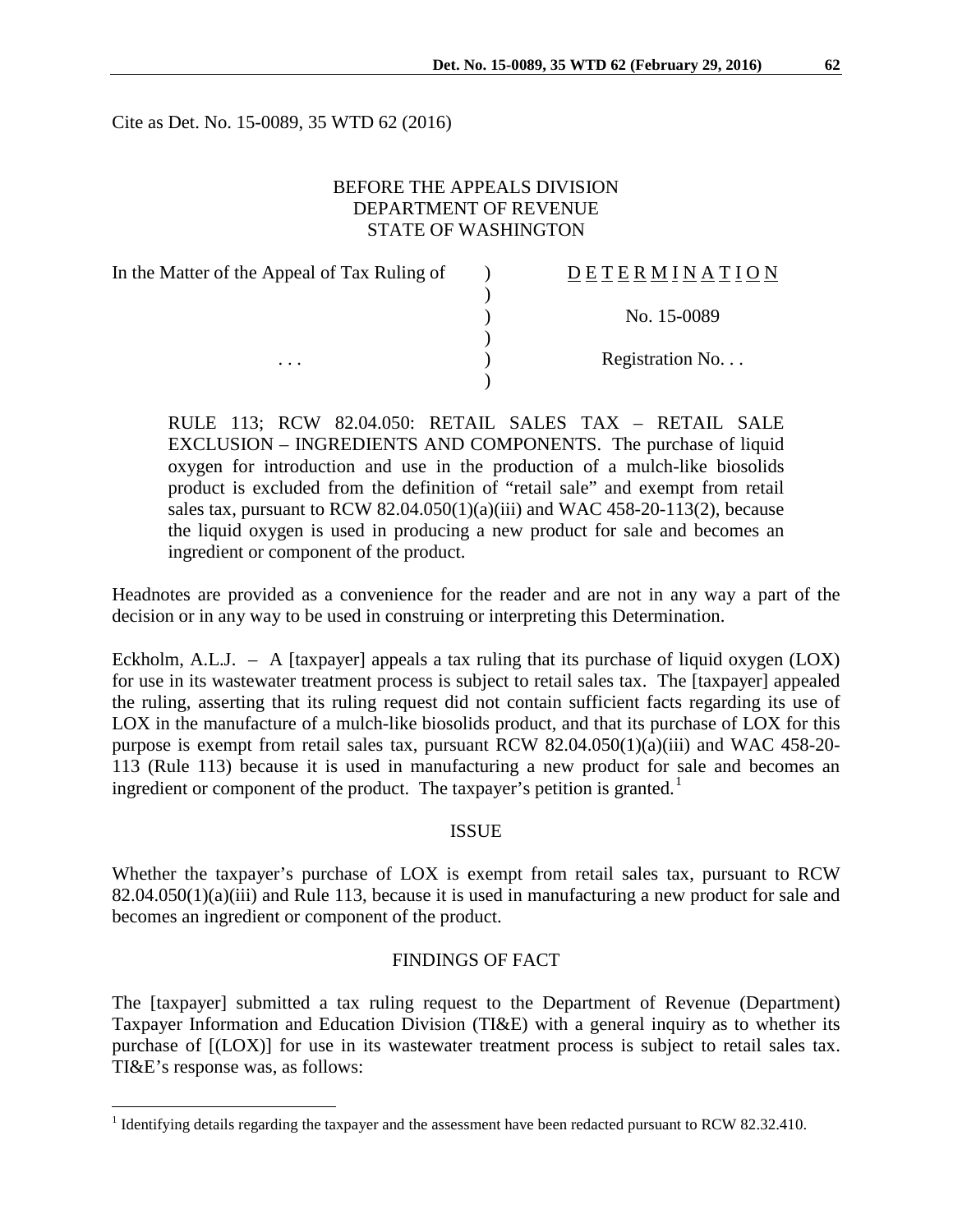Yes, [the taxpayer] must pay sales tax on purchases of LOX used in wastewater treatment. In general, there is no sales tax exemption available when purchasing chemicals for this purpose (wastewater treatment).

Chemicals for treating drinking water that end up in the water distributed to the customers are not subject to sales tax or use tax.

This ruling is binding. If you disagree with this ruling, you have appeal rights as described in WAC 458-20-100.

. . .

Electronic message from TI&E to the taxpayer, dated March 10, 2014.

The taxpayer appealed the ruling, asserting that its ruling request did not contain sufficient facts regarding its use of LOX in the manufacture of a mulch-like biosolids product, . . . , a byproduct of the wastewater treatment process. The taxpayer argues that its purchase of LOX for this purpose is exempt from retail sales tax, pursuant to RCW 82.04.050(1)(a)(iii) and Rule 113, because it is used in manufacturing a new product for sale and becomes an ingredient or component of the product. $^{2}$  $^{2}$  $^{2}$ 

On appeal, the taxpayer specifically described the steps involved in manufacturing [the mulchlike biosolids product]:

There are generally three steps in the production of [the mulch-like biosolids product]. The first step is a physical process in which solids sink and are separated from the liquid. This is called "primary treatment." Liquid oxygen (LOX) is used in the second step in which dissolved nutrients are removed from liquids. This second step is the "secondary treatment" and is essentially another way to separate liquids and solids. The third and generally final step is the digestion step. This is where the [taxpayer] introduces more LOX so that the micro-organisms eat the LOX. This is the aerobic part of the process. Then, the microbes are placed in an oxygen deprived environment in which the microorganisms commence to eat each other. The resultant mass of micro-organisms is the commercially saleable product called . . . . The [taxpayer] purchases about 50,000 gallons of LOX per year. LOX costs \$0.4004/CCF gallon. Approximately 40% of all LOX purchased in the production of [the mulch-like biosolids product] is used at the third, digestion step. The process of manufacturing [the mulch-like biosolids product] requires the use of LOX. In other words, LOX is essential to making [the mulch-like biosolids product]. LOX can be traced in the final . . . product in the following way: [the

<span id="page-1-0"></span><sup>&</sup>lt;sup>2</sup> The taxpayer also asserted its purchase of LOX is exempt from retail sales tax, pursuant RCW 82.04.050(1)(a)(iii) and Rule 113, because it is a qualified chemical used in processing. Because the Department concludes that the taxpayer's purchase of LOX is exempt from retail sales tax as an ingredient or component, which is a broader exemption than the chemical processing exemption, it is not necessary for the Department to address the exemption related to chemical processing. *See V.R. Van Dyk v. Dep't of Revenue*, 41 Wn. App. 71, 76, 702 P.2d 472 (1985) (the ingredients exemption is broader than the chemical used in processing exemption, [requiring only that the ingredient inhere in the final product; whereas, the chemicals used in processing exemption is subject to a "primary purpose" test]).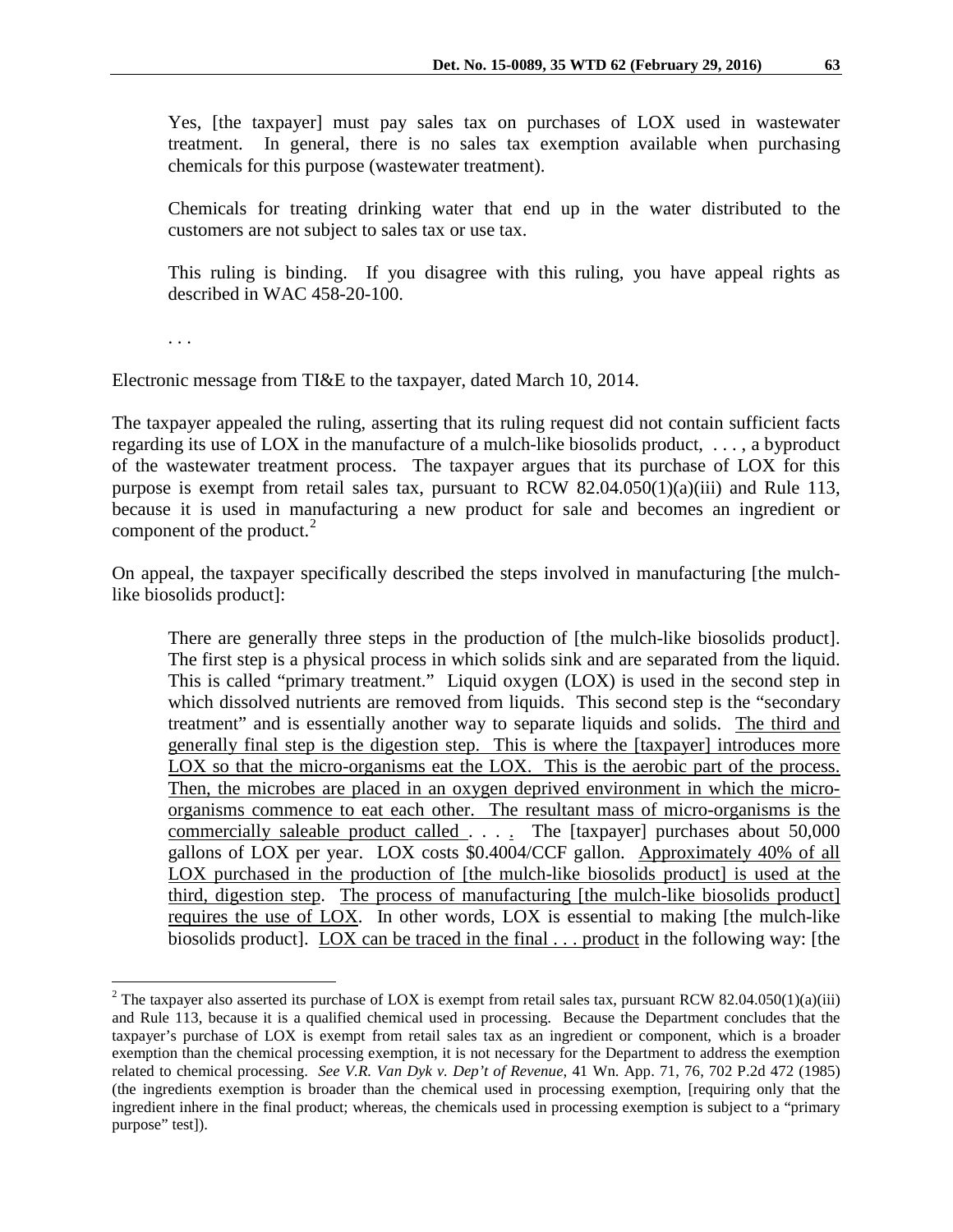mulch-like biosolids product] contains oxygen atoms that are bonded to organic molecules that make up the biosolids. Those oxygen atoms can be traced from the LOX introduced at the digesters.

Declaration (Supplemental) of [the taxpayer's manager], dated March 24, 2015 (emphasis added). [3](#page-2-0)

Based on these facts, the taxpayer asserts that it is the LOX purchased for introduction at the third stage in the production of [the mulch-like biosolids product] that meets the exclusion as an ingredient or component. The taxpayer concedes that its purchase of LOX for use in the first two stages would not qualify for the exclusion because the taxpayer is not engaging in manufacturing a new article for sale until the third, digestion stage.<sup>[4](#page-2-1)</sup>

#### ANALYSIS

Retail sales tax is imposed on each retail sale of tangible personal property in this state. RCW 82.08.020(1). The definition of "retail sale" in RCW 82.04.050 contains specific exclusions, including the following exclusion at issue in this appeal:

Purchases for the purpose of consuming the property purchased in producing for sale as a new article of tangible personal property or substance, of which such property becomes an ingredient or component . . . .

RCW 82.04.050(1)(a)(iii).

Rule 113 is the Department's rule that implements the above exclusion, and provides:

(2) Ingredients or components. The sale of articles of tangible personal property which physically enter into and form a part of a new article or substance produced for sale does not constitute a retail sale. This does not exempt from the retail sales tax the sale of articles consumed in a manufacturing process which do not enter into and become a physical part of the new article produced for sale, such as fuel used for heating purposes, oil for machinery, sandpaper, etc.

(3) Also, the definition of retail sale does not exclude consumables purchased for use in manufacturing, refining, or processing new articles for sale merely because some constituents of the consumables may also be traceable in the finished product, which are impurities or undesirable or unnecessary constituents of the finished product.

(4) For articles to qualify for sales and use tax exemption as ingredients or components of products produced for sale, such articles or their constituents must be traceable in the

<span id="page-2-0"></span><sup>&</sup>lt;sup>3</sup> [The taxpayer's manager] is the Division Manager of the Business Operations Division within the taxpayer's Environmental Services Division and has been in the business of the sales and manufacturing of biosolids products for 26 years. Declaration of [the taxpayer's manager], dated February 5, 2015.

<span id="page-2-1"></span><sup>&</sup>lt;sup>4</sup> The taxpayer's Supplemental Hearing Brief at page 2, footnote 1 ("In Determination No. 99-310, 19 WTD 377 (2000), the Department of Revenue held that in the process of turning sewage sludge into a commercial compost, like TAGRO here, the manufacturing process starts at the 'digesters.' *Id.* at 382. The [taxpayer] does not challenge that position here.")